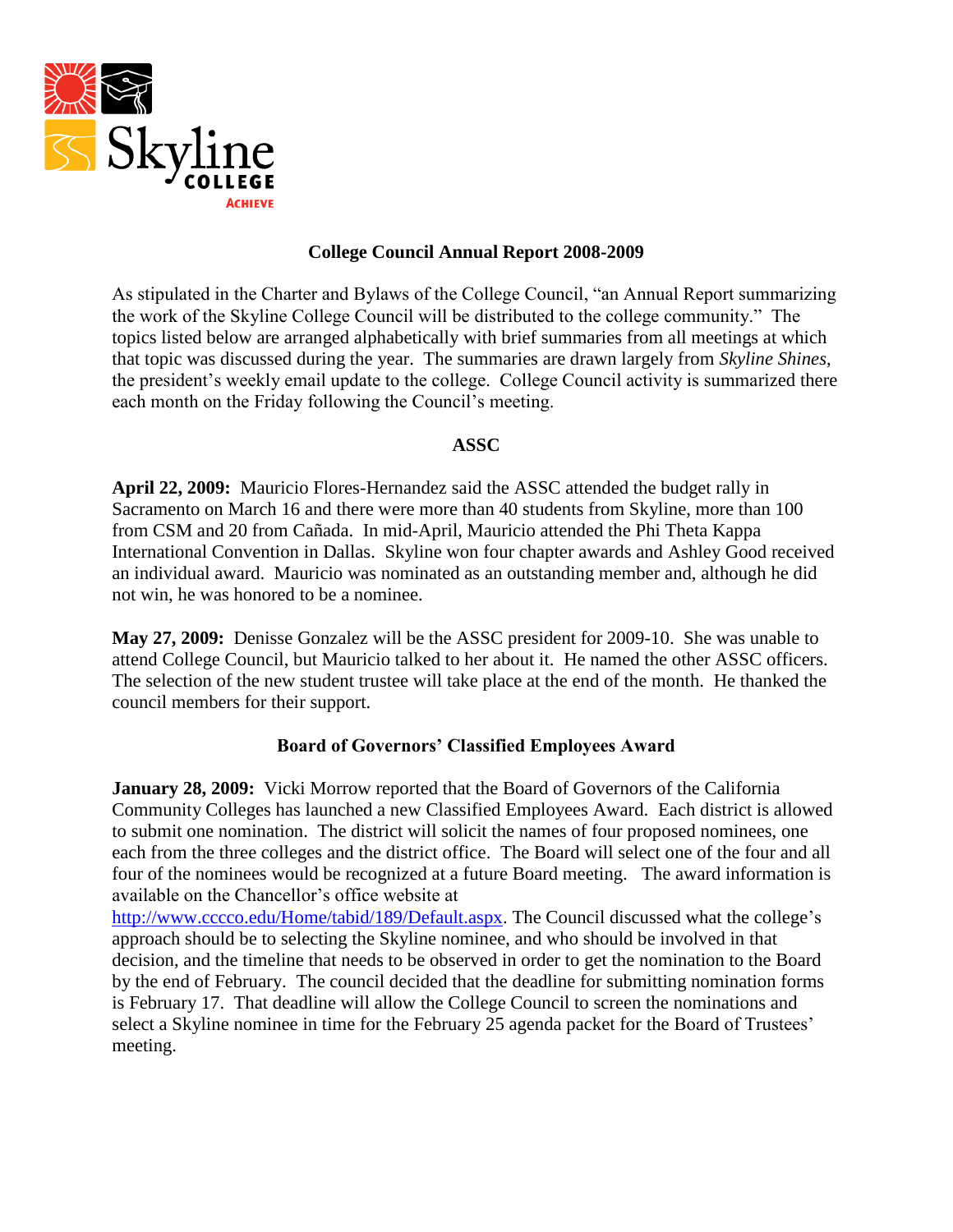**February 23, 2009:** There were five nominees for the first annual award and the Council met last week to select the winner as Skyline's nominee to the district's Board of Trustees: Barbara Daley. Barbara and the other four nominees were in the February 20 *Skyline Shines*: Pat Carter, Pablo Gonzalez, Linda Herda, and Sue Lorenzo.

#### **Budget**

**October 23, 2008:** Eloisa Briones, Director of Business Services, updated the Council on the budget information provided by Kathy Blackwood at the meeting of the District Committee on Budget and Finance earlier this week. Kathy reiterated the October 1 information sent district wide to all employees from Jim Keller concerning SMCCCD's investment in the county investment pool and the effect of its losses on the district's bond fund and its general unrestricted fund. Kathy also alerted the committee to the potential implications of the Governor's special legislative session on the budget and the possible mid-year budget cuts it may bring. Eloisa informed the College Council that all members of the college are invited to the regular College Budget Committee (CBC) meeting next Thursday and indicated that a college wide message to that effect would be going out later in the day. Kathy Blackwood will be there to explain the above in more detail and to answer questions. The CBC meeting will be Thursday, October 30.

**December 10, 2008:** Vicki Morrow provided an update on the discussions of the CBC about the current year budget and projections for next year, and reminded the members about the Chancellor"s Open Forum at the college on Thursday, December 11. She reviewed the college"s scenarios for budget reductions if the state imposes a mid-year reduction this year, and the CBC"s work to meet a 5% reduction scenario. Meeting the projected state level reductions for next year will require the retirement incentives the board is scheduled to consider on December 10, and managed hiring, which would involve the defunding of some positions and relocation of the affected employees into vacant positions. The CBC also reviewed the very large positive effect on the college"s budget of Skyline"s FTES growth and high load (WSCH/FTE) and the important role of faculty in that success, along with staff all over the college. Although the college will likely face a large reduction next year, it is much smaller than it would have been without that success.

**January 28, 2009:** Eloisa Briones briefly reviewed the latest information from Sacramento concerning the state budget and its potential implications for Skyline.

 **State budget update:** Eloisa shared information from the State Budget Workshop on January 16th. The community college system fares well under the Governor's latest proposal which eliminates mid-year cuts this fiscal year. Instead, COLA would be eliminated and an additional \$230 million of community college funding would be deferred to next year. For 2009-10, the Governor proposed no COLA, 3% growth, more deferrals and the elimination of mandated costs payments. No increase in student fees is proposed. While Skyline has identified reductions for the next 18 months, the actual amount of reductions needed is still uncertain pending the final decision on the state budget. There is strong support from the LAO and State Chancellor's Office for a proposal to push property taxes to K-12 so that community colleges would be funded out of state apportionment. This would negatively impact SMCCCD.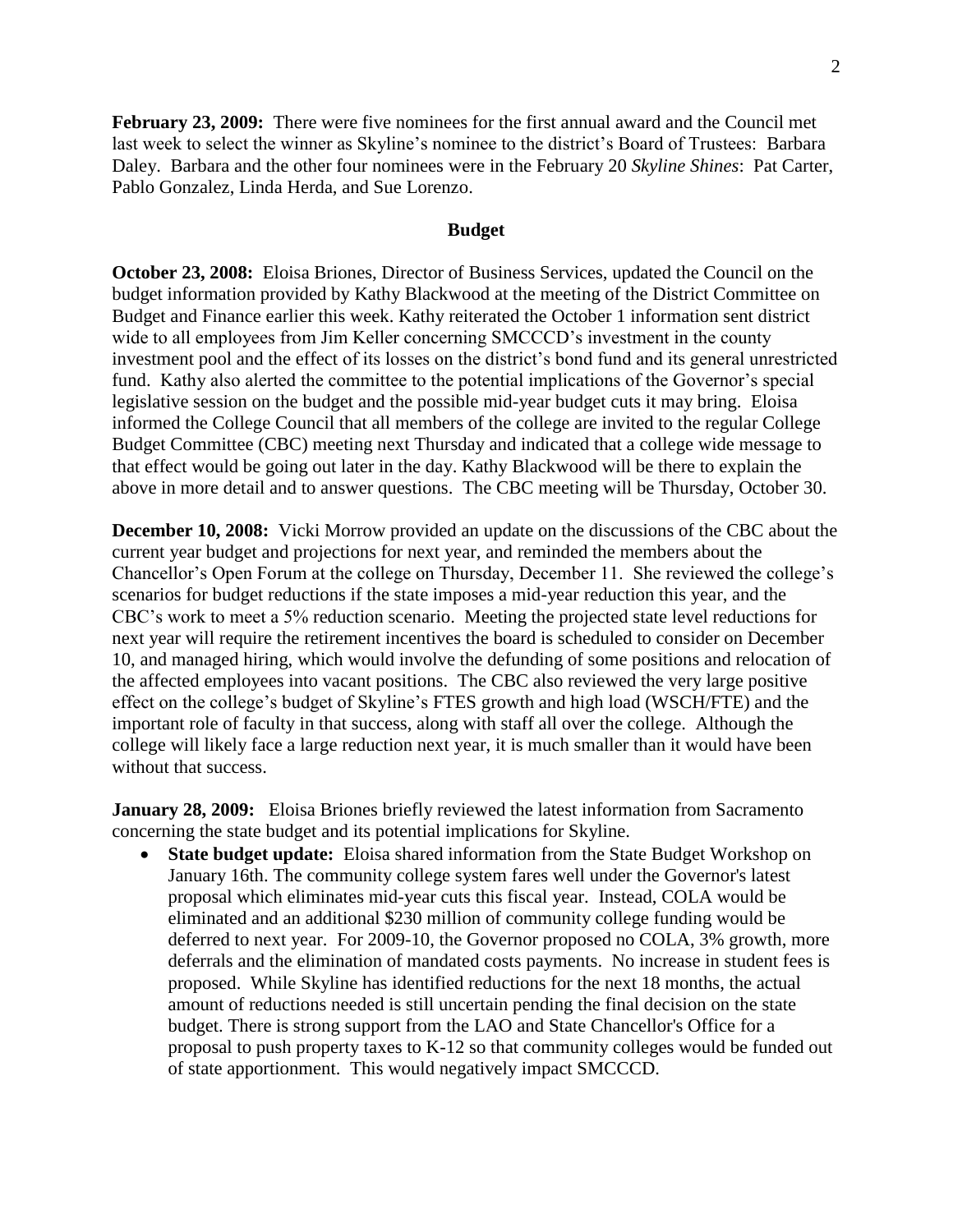**February 23, 2009:** Vicki Morrow provided a brief synopsis on the budget signed last week by the governor. She noted that further details would be available when the College Budget Committee meets on February 26. Update: In the February 27 Skyline Shines, Vicki Morrow recapped a presentation that Kathy Blackwood made at the February 26 CBC meeting.

 District Chief Financial Officer Kathy Blackwood briefed the CBC on the highlights of California's budget for the remaining months of 2008-09 thru 2009-10. There is no provision for COLA. The deferral of apportionments has caused significant cash flow problems for community colleges across the state, including SMCCD. Apportionments will also be deficited due to the shortfall in property taxes. There is no increase in student fees. While it appears that community colleges fared very well, it is important to note that the state budget was built on some proposals that will go into the May 19 ballot. Depending on the outcome of the election, there may be changes to the current state budget at the May Revise. Of the three scenarios Kathy presented to the Board of Trustees recently, she announced that the district is facing the "best case" scenario she had presented, with \$4 million in cuts. These result from the current state budget, the lost interest income and opportunity costs due to the deferral of apportionments and loss from the Lehman Brothers collapse. There are still a number of unknowns that will affect the district's budget. Kathy also discussed the proposal to charge other post employment benefit (OPEB) costs for permanent employees to the fund from which the employees' salaries are paid. In the long run, savings in the general unrestricted fund will be generated as grants and restricted funds carry their OPEB costs. There was discussion around the impact this will have on categorical funds. Kathy requested the college's input before the plan is implemented in 2009-10.

**April 22, 2009:** Vicki Morrow provided an update on the deteriorating state budget situation. The key factors are the declining revenue estimates (compared to those used in balancing the budget for 2008-09 and 2009-10) as well as the strong possibility that the May 19 ballot measures upon which the balance depends will not be approved by the voters. She noted that the CBC will meet next week to discuss this and that there may well be a mid-May Open Forum for the college on the subject.

**May 27, 2009:** Vicki Morrow provided an update on the implications of the governor"s budget proposal for 2008-09 and 2009-10 for the colleges and the district. It includes severe cuts, including about 70% reductions over the two years to categorical programs. She and Ray Hernandez described the meeting of the District Academic Senate with the chancellor and the three college presidents concerning the process for communication about these budget challenges over the summer and afterward.

### **Building 4 Inscription Project**

**August 28, 2008:** The college will identify two inscriptions for the new Building 4, using the same process that was used in the selection of the Gandhi quote for Building 6. That will be launched shortly.

**September 24, 2008:** The Council established a procedure for reviewing the proposed inscriptions. The deadline is October 10. After that date, Linda Ghio will compile them. Vicki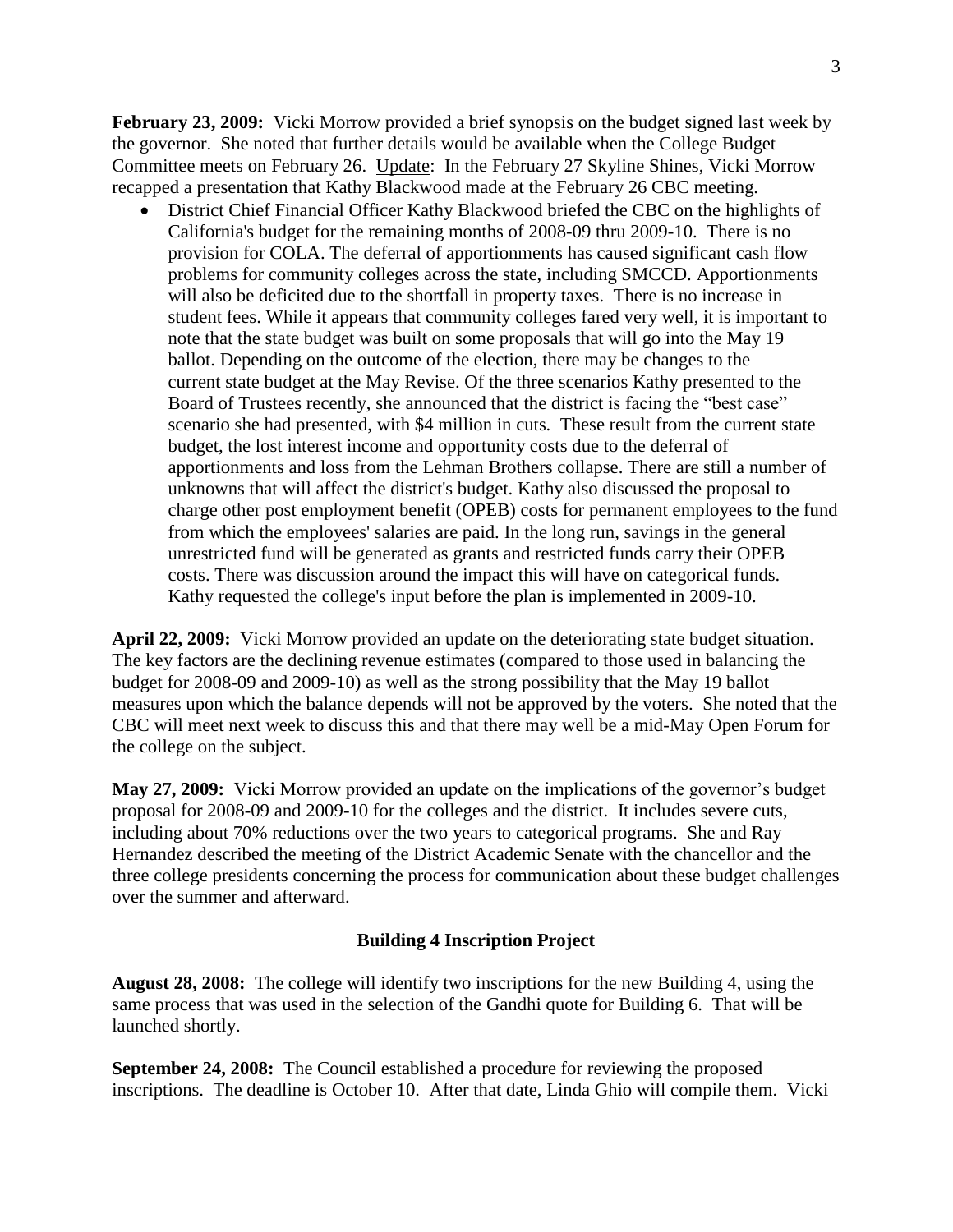Morrow will work with Rob Johnstone, Dean of Research, Planning and Institutional Effectiveness, in the meantime to work out a procedure for the members to do some initial culling and then the Council will hold a special meeting to do the final review and selection of the proposals to be checked by the Librarians and then submitted to a college wide vote later in the semester.

**October 23, 2008:** 73 proposals were received and are being ranked by the Council members. There will be a special meeting of the Council on October 28 meeting to discuss the proposals and create a short list. That list will be reviewed by the librarians, and the remaining proposals will be subjected to a college wide online vote.

### **Building Renaming Proposals**

**January 28, 2009:** Skyline College has an official list of Skyline building numbers and names approved first by the College Council and then by the Chancellor"s Council on March 6, 2007. Per that list, the name for Building 7 is "Sciences". Regina Stanback Stroud and Mike Williamson, Dean of Science, Math and Technology, proposed that the official name of Building 7 to be changed to "Science and Allied Health". This name is a more accurate representation of the programs in the building; almost the entire second floor consists of allied health programs. The College Council approved this change, and it will be recommended to the Chancellor's Council.

**May 27, 2009:** Proposed name changes for the Gallery Theater (to Gallery) and the Main Theater (to Theater) were approved by the College Council, and will be recommended by Vicki Morrow to the Chancellor's Council.

#### **Classified Council Updates**

**January 28, 2009:** Adolfo Leiva distributed a flyer on Skyline's Classified Council bake sale and gift item fundraiser, called Heart 2 Heart, which will be held on February 11. There will be different price points on items being sold. He also noted that the Classified Council is beginning to plan the spring 2009 classified staff retreat and is looking for a suitable local venue. They are expecting 30 attendees. The retreat is centered on staff development in the areas of student services, basic skills and professional development. They are looking forward to being partially supported through BSI funds. Phyllis Taylor will do an On Course presentation and Gerry Frassetti will do some diversity training. The retreat is planned for two to three days.

**March 25, 2009:** Adolfo Leiva reviewed plans for the Classified Retreat and indicated that Classified Senate elections coming up next month and both he and Linda Herda will be stepping down from their roles and President and Vice President of the Senate. The Council expressed appreciation for their active participation and leadership on the College Council.

**April 22, 2009:** Adolfo Leiva reported on the Classified Council Retreat coming up next week.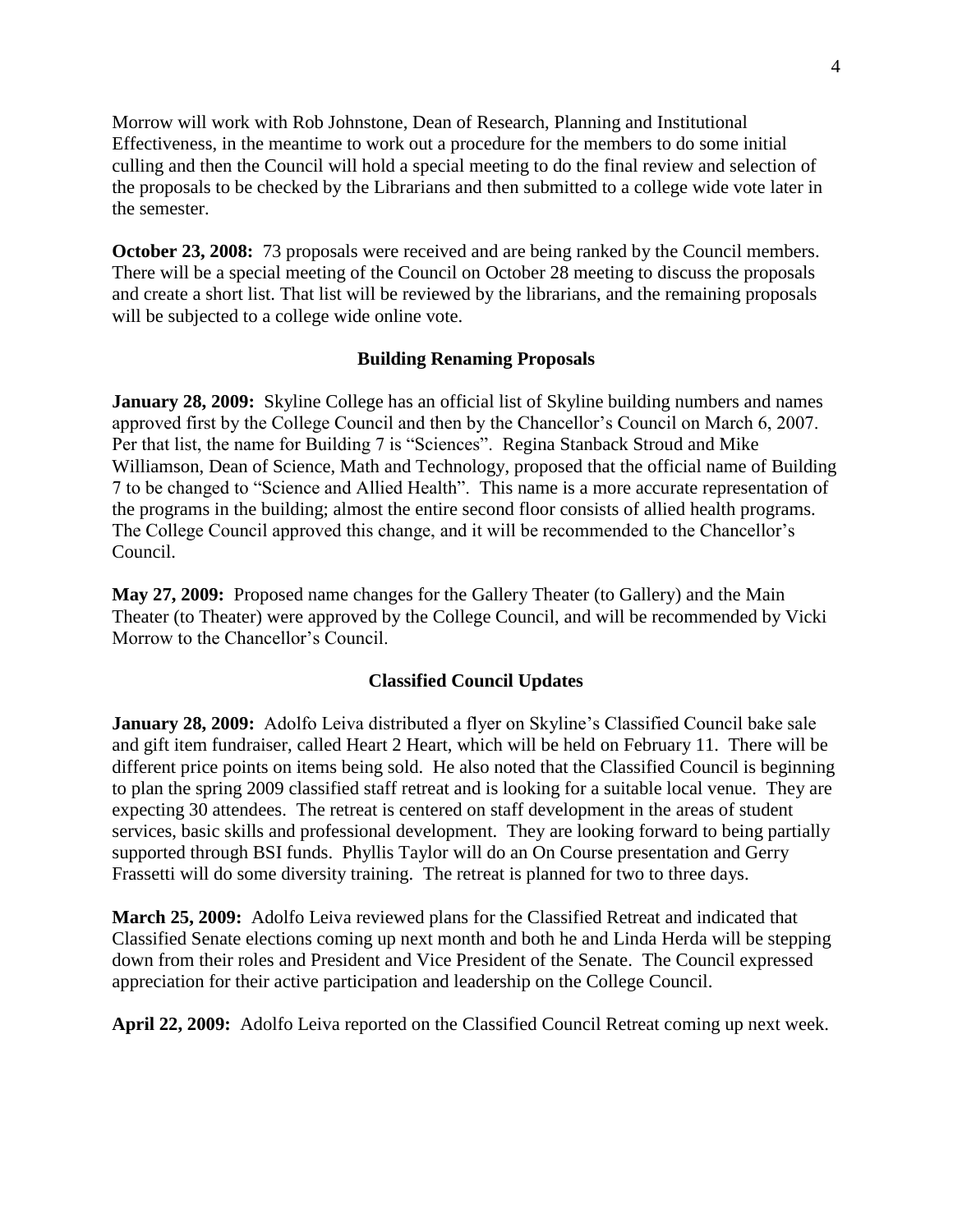### **College Hour Proposal**

**August 28, 2008:** The subcommittee of the Council is examining data about the impact of a College Hour on instruction. Rob Johnstone, new Dean of Planning, Research and Institutional Effectiveness, will join the group to assist with the data and analysis of it.

**September 24, 2008:** The Council's subcommittee provided an update on their research into how many classes could be affected if a College Hour were established. They will look more deeply into these issues with Rob Johnstone's help and report back afterward,

**October 23, 2008:** After reviewing the subcommittee's data on numbers of classes meeting at different times in the afternoon, the Council approved the following motion: Effective fall 2009, College Hour will be established on Wednesday, from 2:00-3:30 pm. There will be a limited number of classes meeting at that time. The Council will consider this to be an experiment and will assess it at the end of the year. Guidelines to assist those scheduling events during that time will be developed by the subcommittee.

## **District Compressed Calendar Committee Update**

**March 25, 2009:** Adolfo Leiva provided an update, indicating that there will be a college wide survey related to this proposal in May.

April 22, 2009: Adolfo Leiva reported that Skyline's draft Compressed Calendar survey is near completion, and that Rob Johnstone, Dean of Planning, Research and Institutional Effectiveness is assisting Skyline"s representatives to this district committee with the design of the survey. It is currently slated for electronic distribution at Skyline during the first week of May.

**May 27, 2009**: Adolfo Leiva reported on the establishment of Workgroups to undertake the feasibility analysis for the compressed calendar. They will begin in the fall. The college"s survey is complete and a similar survey will be conducted at CSM and Cañada.

## **Delineation of Functions**

**August 28, 2008:** Ray Hernandez reported on the proposed process for evaluating delineation of functions, developed by the District Accreditation Coordination Committee, to respond to a recommendation from the accreditation visiting teams to all three colleges. The College Council asked that the President"s Cabinet incorporate the Council"s suggested revisions, review the existing "functional map" for any additional needed revisions, and share the suggestions with the district committee.

### **District Shared Governance Council (DSGC) Update**

**October 23, 2008:** Connie Beringer, Dean of Language Arts and DSGC representative, described the DSGC discussion of a proposed change in the Rules and Regulations 2.09 document, "District Shared Governance Process," with regard to how to achieve consensus. The proposal calls for a change with two alternatives being considered: 50% plus 1 (7 voters if there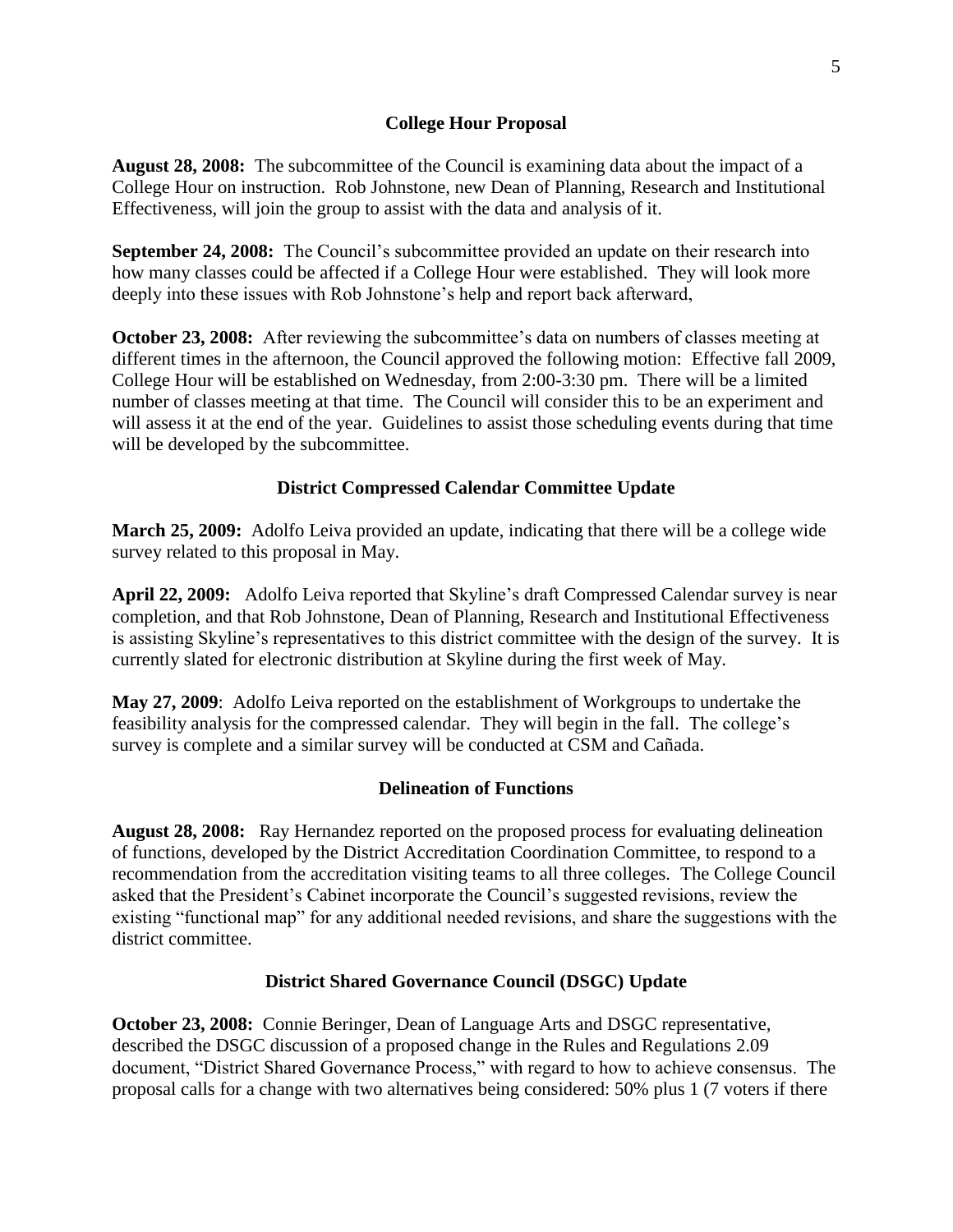is a minimum quorum) or 2/3 vote (8 voters with a minimum quorum). The Council discussed it, and all constituencies are working with their members on the question, which will be decided at the next DSGC meeting in early November.

**December 10, 2008:** Ray Hernandez and Adolfo Leiva reported on a proposed change to the Rules and Regulations to add a section defining the district and its name, and establishing policy concerning the use of that name. This policy was recently recommended to all college districts by the Community College League of California after an employee of a California community college expressed a personal political opinion in such a way that it appeared to be the view of the college. The proposal will go back to the DSGC in February.

**March 25, 2009:** Adolfo Leiva provided an update on recent action by the DSGC, including approval of student fee policy revisions, the student fee collection procedures, the procedures for application of payment and parking fees. They also approved changes to the district mission statement.

**April 22, 2009:** Adolfo Leiva reviewed the topics discussed, including the District Strategic Plan evaluation process, the plus/minus grading proposal and the district budget.

**May 27, 2009:** Adolfo Leiva reported on discussions of these topics: a proposed bill to allow the district to offer the BA degree since this county has no public four year institution; proposed changes to the district Rules and Regulations and the process to be used for minor technical changes as distinct from substantive ones, and the status of the plus/minus grading proposal.

### **Construction and Facilities**

**March 25, 2009:** Vicki Morrow briefed the Council on planning for a possible campus power shutdown on Monday, April 6. The date is not certain yet, but work is underway to ensure the feasibility of the shutdown. If the shutdown occurs, staff who ordinarily would have worked that day will have several options: work at another location within the district, take a vacation day, use comp time, or work a flex schedule to make up the time.

# **40th Anniversary Planning**

**October 23, 2008:** Sandy Irber, Director of Marketing, Development and Public Relations, presented an approach to planning for the college's  $40<sup>th</sup>$  anniversary, which will be next year. The Council concurred with the general approach, which will include a college-wide planning task force of interested people. Planning will take place during the spring semester 2009, and events celebrating the  $40<sup>th</sup>$  will take place during the 2009-2010 academic year. The Council will discuss the details further at its next meeting. One mechanism for inviting ideas from the college as a whole will be the placement on the front page of our website of a button for submitting them.

**January 28, 2009:** Sandy Irber urged the members to be thinking about Skyline's 40<sup>th</sup> Anniversary which we will celebrate next academic year. Planning for the anniversary will commence mid-semester.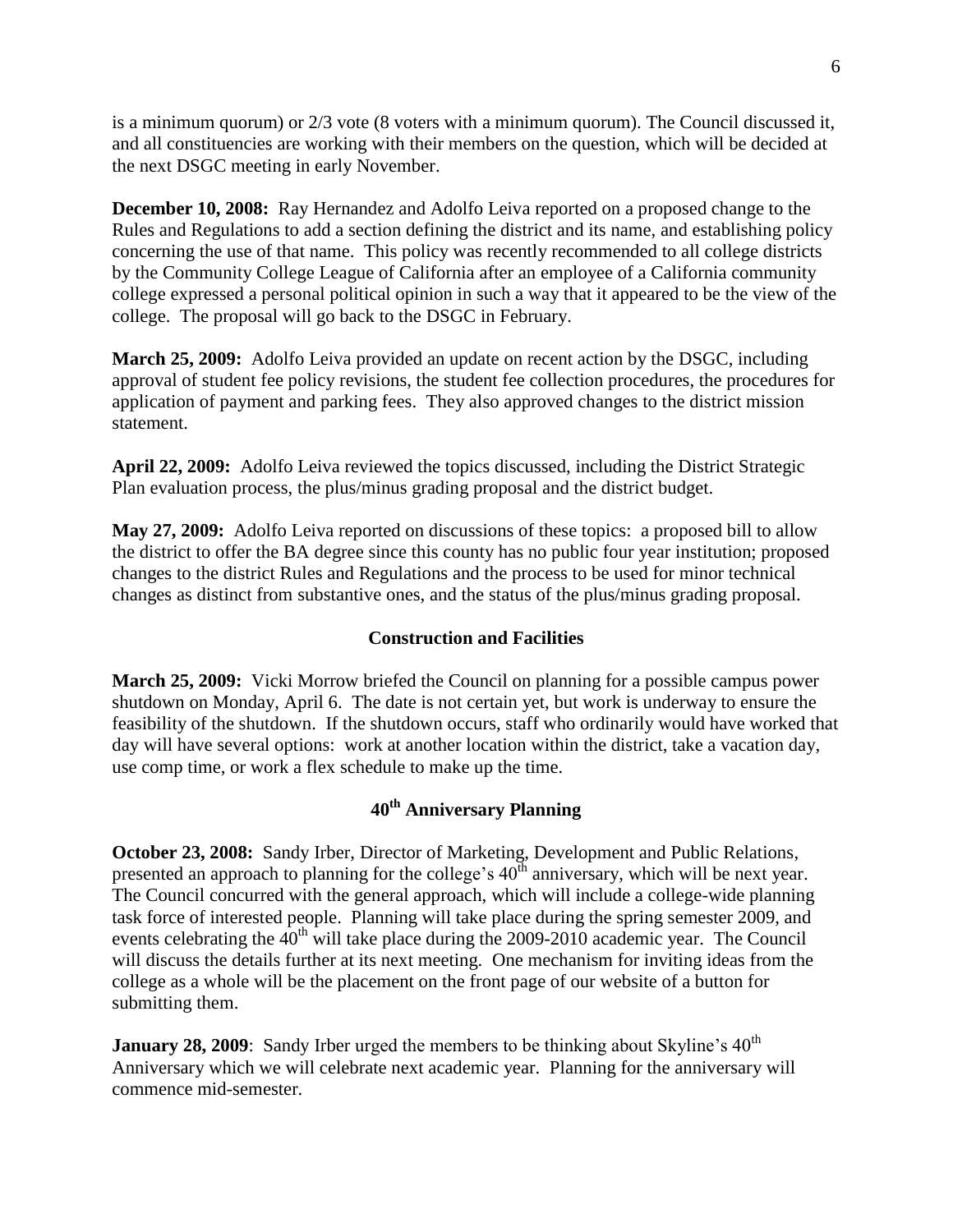**February 23, 2009:** Sandy Irber invited participants in the planning group for the  $40<sup>th</sup>$ Anniversary. The anniversary will be celebrated beginning with Opening Day and continuing throughout the year. She noted that suggestions have begun to come in via the eSuggestion Box, available via the front page of the new website; there is a link there to all of the college"s eSuggestion Boxes.

**March 25, 2009:** Sandy Irber encouraged the members of the Council to identify people interested in serving on the Task Force which will be planning the  $40<sup>th</sup>$  Anniversary events for next year. She will be sending out an invitation college wide, including the link to the  $\$0^{\text{th}}$ Anniversary eSuggestion Box. Suggestions and ideas can also be put in the general eSuggestion Box or emailed to Sandy.

#### **Google Mail**

**December 10, 2008:** The Council discussed a variety of strategies to assist students to be informed about the new Google Mail which is being used to communicate such information as Waitlist status and other vital facts.

#### **Opening Days**

**March 25, 2009:** Vicki Morrow reviewed initial plans for next fall"s Opening Days, which will fall on Monday, August 17 and Tuesday, August 18. The district's event will happen as usual on Monday, and Skyline will hold its Opening Day event on Tuesday, as it has for the past couple of years. The two afternoons will be available for division meetings and professional development activities.

#### **Plus/Minus Grading Pilot**

**February 23, 2009:** Ray Hernandez reported that a pilot project is planned for the fall 2009 semester, with the idea that faculty would submit regular grades but would also indicate what the plus or minus grade would have been. That would allow the three college senates to analyze the resulting data and use it in their future discussions of this proposal. The details are yet to be worked out.

#### **Shared Governance Review**

**August 28, 2008:** The recommendations resulting from the Shared Governance Review which the Council conducted last spring will be discussed by the constituent groups and their advice brought back to the September 24 Council meeting. Once the Council determines which recommendations to adopt, the recommended changes will be implemented and then the Council will draft a policy for regular review of Skyline's governance process and run it through the governance process. The college"s Compendium of Committees will be revised to reflect more clearly which are governance committees and which are Short Term Task Forces or Operational Work Groups. The new version to be posted on the website soon will reflect these changes.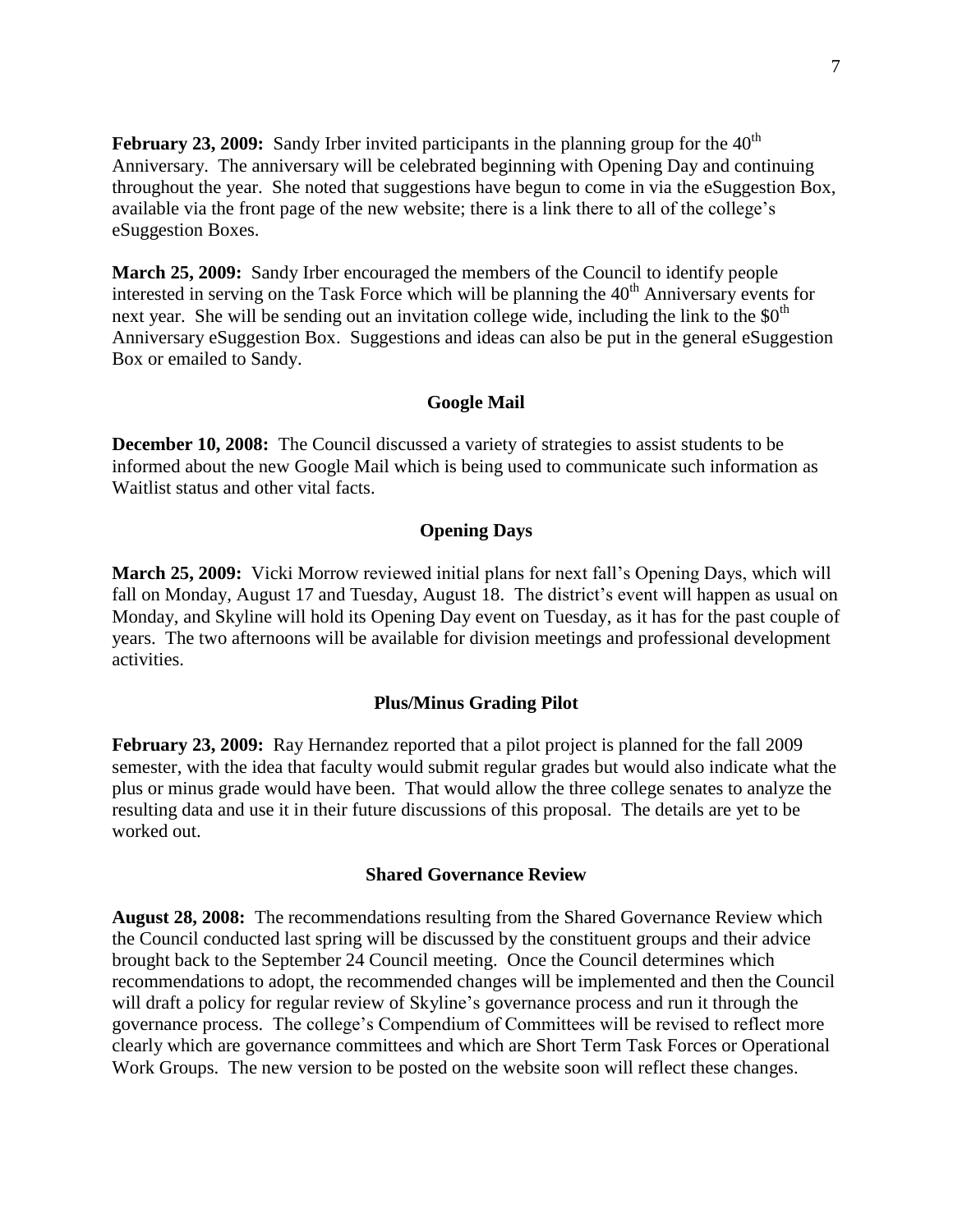**September 24, 2008:** Council members brought some feedback from the constituent groups on the Spring 2008 recommendations and requested some additional time before taking action on which recommendations to pursue. The Classified Council and the Management Council approved the recommendations. The Academic Senate and the ASCC will be discussing it at forthcoming meetings and will bring feedback to the October Council meeting. The next step will be to create a policy for regular review of the governance process.

#### **Skyline Shines Award**

**May 27, 2009:** The selection of the 2009 Skyline Shines Award recipient was made from among excellent nominees. The winner will be announced at the Opening Day event at Skyline on Tuesday, August 18.

#### **Smoking Policy**

**August 28, 2008:** After a lengthy discussion of data and information related to the effectiveness of the current smoking policy, the Council took action to enter into the governance process the following proposal: "Smoking on campus will be limited to the parking lots only effective in Fall 2009." All of the constituent groups will discuss this proposal and return with input and to take action at the September 24 Council meeting.

**September 24, 2008:** Council members brought feedback from their groups on the following proposed policy: "Smoking permitted in parking lots only, effective fall 2009." The proposal was entered into the governance process at the Council's August meeting. Three groups have approved it: the Academic Senate, the Classified Council and the Management Council. The ASSC is not ready to approve it; they would like some additional information and so Ray Hernandez and Adolfo Leiva will attend a meeting to answer their questions about it. The Council will revisit this topic at the October meeting.

**October 23, 2008:** At the prior meeting the faculty, classified staff and management members of the Council indicated the approval of their groups for a change in the college"s smoking policy to the following: "Smoking permitted in parking lots only, effective fall 2009." The ASSC representatives, Mauricio Flores and Brittany Piccolotti, updated the group on the discussions of the ASSC since the last Council meeting, and their vote to approve the proposal. The Council then voted to approve the proposal. During this year, discussions will continue on the implementation details including publicity about the new policy, locations of ash trays and benches and other particulars.

**February 23, 2009:** Lori Adrian briefed the Council on the plans being developed for implementation of the policy in fall 2009, including publicity, resources, and enforcement. A subcommittee of the Health and Safety Committee is being formed to deal with the planning in detail.

**March 25, 2009:** Lori Adrian briefed the Council on the recent work of the Smoking Policy Implementation Task Force and invited feedback. Their recommendations are in four categories (with detailed recommendations within each): specific designation of smoking areas within the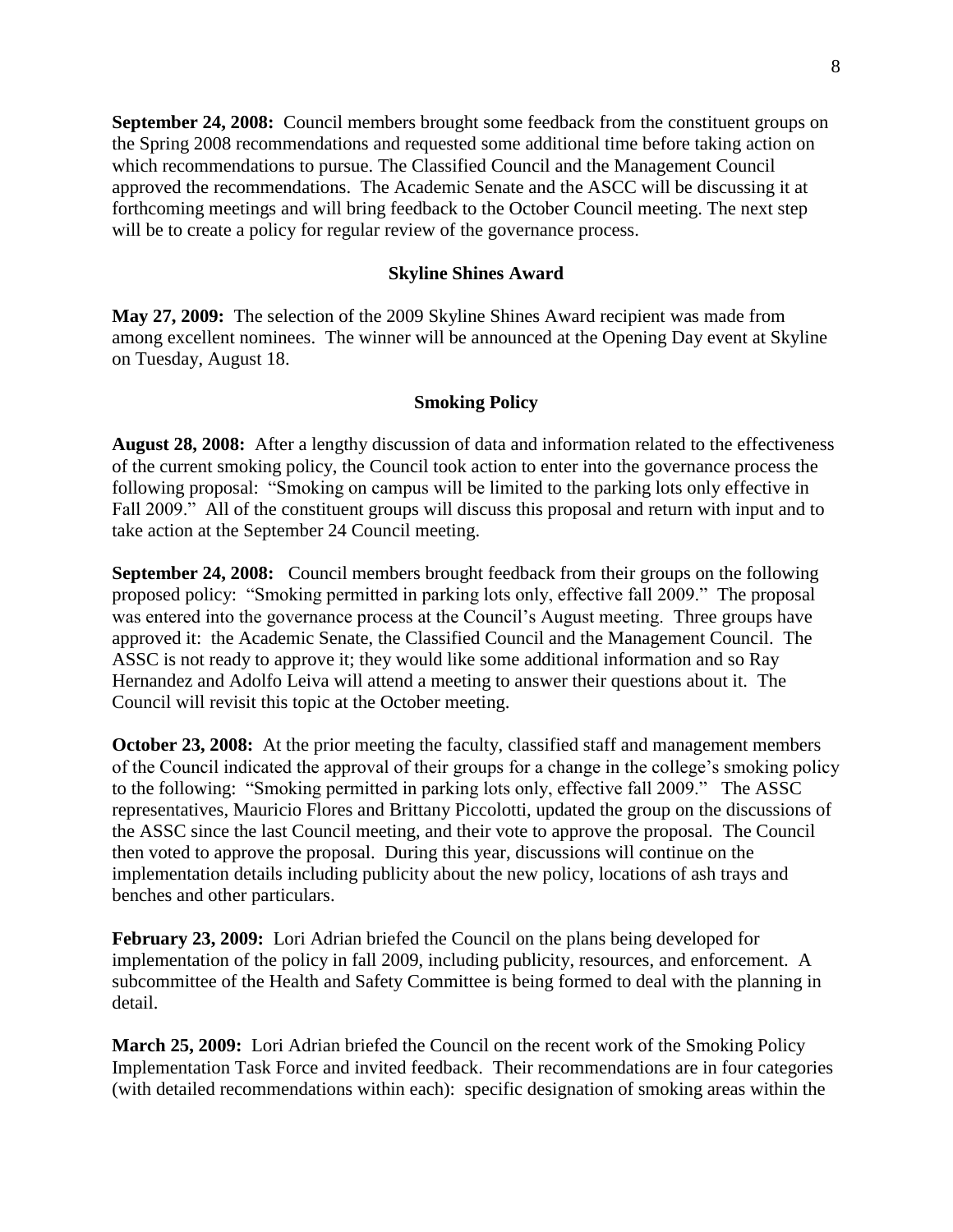parking lots, clear and visible signage, an educational and communication campaign, and enforcement. There will be a notice about the new policy on the back cover of the Fall Class Schedule as well.

**April 22, 2009:** Lori Adrian provided an update on discussions of the implementation plan with the Academic Senate. Specific areas within the parking lots are being designated so that ash trays can be provided there and smoke can be concentrated away from the flow of foot traffic. The Task Force will be touring the proposed sites. The group is also recommending that there be signage and indication in the pathways on the ground to show when people are entering the smoke free zone.

### **Student Center**

**January 28, 2009:** Lori Adrian reported that additional tables and seating have been installed in Building 6 in the cafeteria, as well as soft seating in the student lounge, outside the bookstore and in the upstairs lounge. She noted that more and more students are discovering those areas and putting them to good use.

### **Student Equity Committee**

**August 28, 2008:** The Council took action to enter into the governance process a recommendation that the proposed Student Equity Committee simply replace the existing Student Access and Success Committee, with the new title, charge and membership. That will avoid the creation of a new committee and will appropriately task the existing one. This topic will be discussed by the constituent groups with advice brought to the September 24 Council meeting.

**September 24, 2008:** The proposal to replace the Student Access and Success Committee with the Student Equity Committee, changing the title, charge and membership to align with the proposed Student Equity Committee was approved by the Council and it will be formed right away.

**February 23, 2009:** The committee has been formed and held its first meeting on February 17. Here is a briefing on their work:

- Rob Johnstone, Dean of Planning, Research and Institutional Effectiveness, is co-chair of the group, and David Hasson from Mathematics was selected as the faculty co-chair.
- Committee members discussed what student equity meant to them.
- The Committee reviewed the rationale and the charge of the committee from the College Council, committing ourselves to the key metrics of seeking to identify barriers and to promote institutional changes which would strengthen equitable student outcomes for all students.
- The group discussed existing research planned by other campus committees (mainly the College Success Initiative Coordinating Committee), and will generate additional research ideas and form a research agenda at the March meeting. Initial ideas included cohort tracking research in the pre-collegiate course sequences, survey research into students who withdraw from courses, research into the effect of learning communities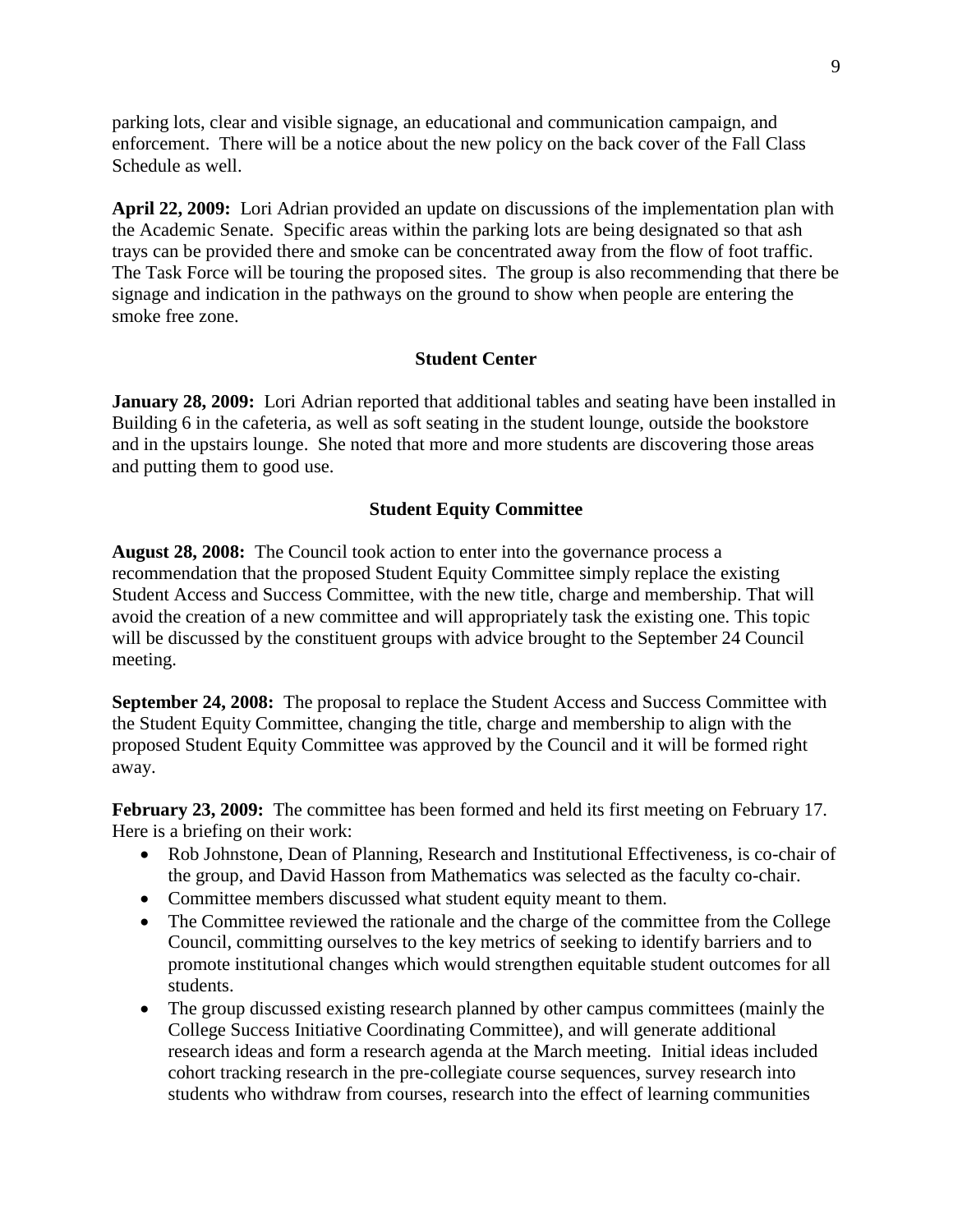especially for students of color, and investigation into the issue of student hope and its relationship to success and persistence.

- Rob Johnstone shared an initial "Student Equity Committee Research Brief", investigating course success and course retention rates disaggregated by ethnicity. The Committee noted the differential success rates, and initiated discussion into ways in which these outcomes could be improved. Rob vowed to attempt to share something similar at all or most of the meetings.
- The group discussed the USC/CUE (Center for Urban Education) approach to looking at equity in community colleges. Soodi, Karen and David had attended a CUE event in Los Angeles in the Spring, and shared some of their impressions and thoughts. Rob also shared highlights from his recent participation as a grant reviewer for the Hewlett Foundation who had funded CUE project. There was general agreement to utilize the tools and refer to the approach generated by CUE / USC as we moved forward.

### **Technology Plan**

**December 10, 2008:** Regina Stanback Stroud gave an update on the Technology Plan. The plan has been in progress for the recent two academic years. It has been reformatted and distributed to the constituent groups. Governance leaders have been asked to review the draft with their constituents and be prepared to make a recommendation on adoption of the plan at the January 28, 2009 College Council meeting. Over the recent two years, various components of the plan have been shared with faculty, staff and students. All of the feedback received through the advisory committee representatives has been incorporated latest draft. The o-chairs of the Technology Advisory Committee are available for presentation to the various governance groups. Nick Kapp presented to the Academic Senate on December 5, 2008. Upcoming presentations are scheduled for the classified senate and student association on January 15, 2009 and January 26, 2009 respectively. Representatives on the college council will be asked to make a recommendation for adoption in at the January 28, 2009 College Council meeting.

**February 23, 2009:** The Council acted to approve the Skyline Technology Plan and expressed appreciation to the many people involved in developing it. Thanks were given to Regina Stanback Stroud for her thorough process of presenting it to the college"s governance groups.

### **Textbook Cost Task Force**

**October 23, 2008:** Ray Hernandez presented the Academic Senate's proposal for a Textbook Costs Task Force. This effort is part of a state wide effort to contain textbook costs in a variety of ways. The Task Force will be a Senate committee, but the other members of the Council concurred with the idea and agreed to appoint appropriate representatives to the group. The Task Force will discuss the issues surrounding textbook costs at Skyline, identify short and long term strategies for reducing textbook costs, and create a plan for implementation of these strategies.

**March 25, 2009:** Ray Hernandez reported that the Task Force is partially populated and it will begin its work before the semester is out.